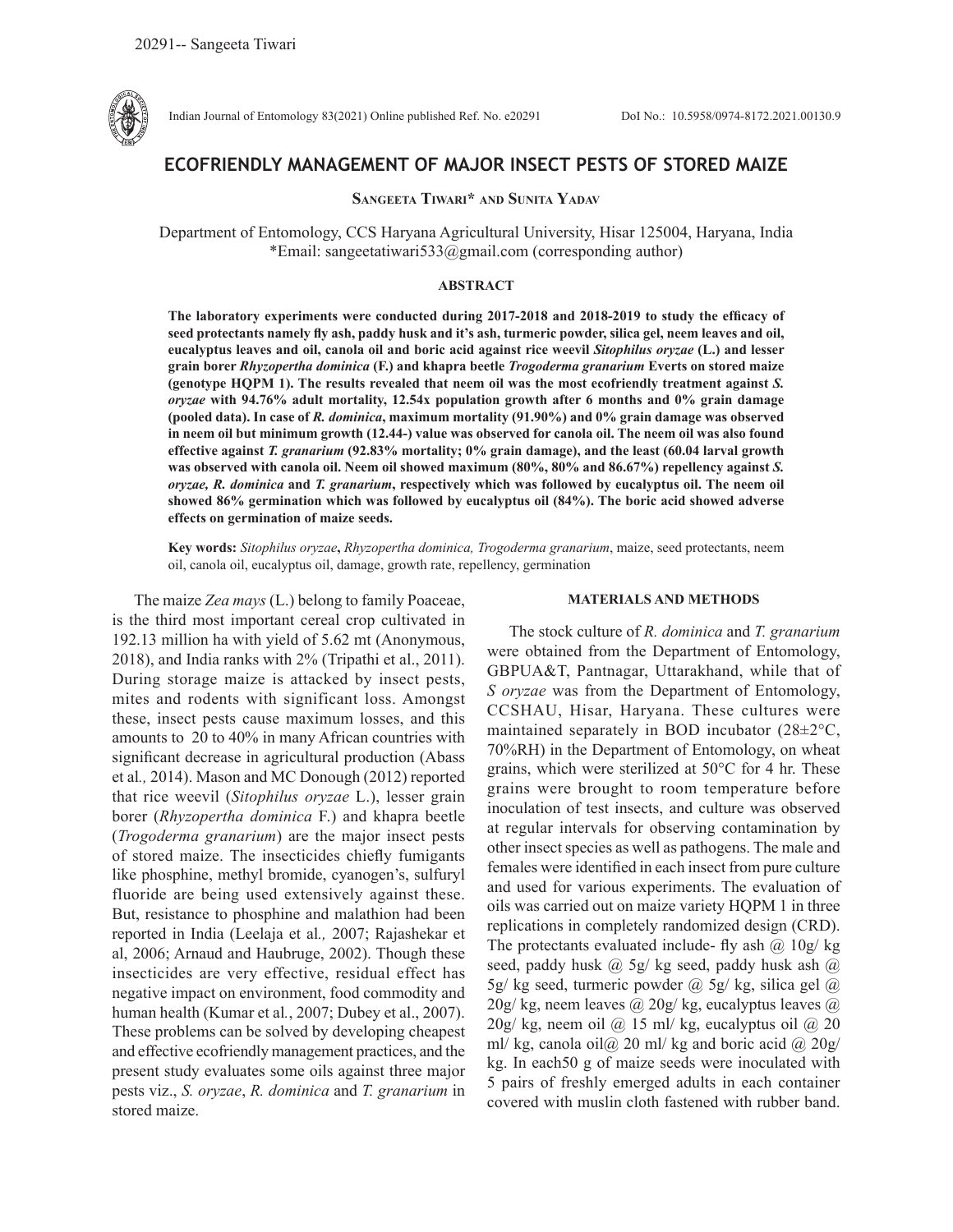The adult mortality was estimated by counting number of dead insects in each at intervals of 1, 3 and 7 days after treatment. The number of dead were converted in terms of % mortality. These data were subjected to Abbott's correction (Abbott, 1925). For estimation of growth, the test insects were discarded after 7 days from each container manually by spreading them on white chart paper. The observations on number of adults (live+ dead) of *S. oryzae* and *R. dominica* as well as grubs of *T. granarium* in each were made made three and six months after storage.

For estimation of grain damage, samples of 100 grains from above were selected randomly at intervals of 30, 60 and 90 days after storage, and % damage was calculated. The % repellency was evaluated for an oil formulation using Whatman's No 1 filter paper, with filter paper divided in two equal parts and rejoined by using cellotape. This rejoined paper was placed in glass petri plate, and the treatments were applied to a half filter paper disc as uniformly as possible and another half was treated as control. In case of solid treatments, 2 g of seeds were treated and placed on half of petri plate whereas other half has untreated seeds (McDonald et al., 1970). The % repellence of each extract was calculated and assigned to repellence classes from 0 to V: Class 0 (PR  $\leq$  0.1 %)- Non repellent, Class I (PR = 0.1–20) %)- Very low repellent, Class II ( $PR = 20.1 - 40$ %)- low repellent, Class III (40.1–60 %)- Moderately repellent, Class IV (60.1–80 %)- Repellent and Class V (80.1–100 %)- Highly repellent. Maize seeds treated with seed protectants were stored under laboratory conditions, from which 50 seeds were selected randomly for germination test conducted by using "between paper" method at 20°C in germinator. The data was recorded after 7 day (final count day), and counts of normal and abnormal seedlings made. And, 10 normal seedlings were randomly selected for root and shoot length measurements (in cm). The germination % and seed vigour index was calculated after Abdul-Baki and Anderson (1973). The data obtained were subjected to statistical analysis with OPSTAT software (with CD,  $p=0.05$ ) after suitable transformations like angular (% data) and square root (count data) (Steel and Torrie, 1980).

#### **RESULTS AND DISCUSSION**

The ecofriendly treatments evaluated against *S. oryzae*, *R. dominica* and *T. granarium* (2017 and 2018) with pooled data revealed that all treatments are effective (Table 1); against *S. oryzae*, neem oil was found to be the best with the maximum mortality and at par with eucalyptus oil, while fly ash was the least. Against *R. dominica*, maximum mortality was again with neem oil; similar was the case with *T. granarium*. These results are in accordance with those of Shanmugapriyan and Kingly (2001) and Dayal et al. (2003) on neem oil with *S. oryzae.* Similarly, Jakhar (2004) areported that neem oil at 1% was effective against *T. granarium* with prolonging developmental period, reducing adult emergence, fecundity and longevity. Negahban and Moharramipour (2007) reported that *Eucalyptus* oil was toxic to *S. oryzae.* Hameed et al*.* (2012) revealed that neem oil showed 45% mortality in major storage insects. The growth rate evaluated up to six months after treatments, revealed that neem, eucalyptus and canola oils were effective against all the three pests (Table 1); *S. oryzae* showed the least growth rate; and with *R. dominica*, minimum growth was in canola oil at par with neem and eucalyptus oils; in *T. granarium*, canola oil led to the least growth. These results agree with those of Jood et al. (1993) on neem oil against *T. granarium;* Sarup (1993) found neem oil highly effective in against *S. oryzae* in stored maize. Sharma (1999) also reported that Nimbecidine  $\omega$  2% (neem oil) was effective for 6 months progeny against *S. oryzae, R. dominica* and *T. granarium* in maize. Ketkar (1986) revealed that neem kernel powder at  $0.5$  and  $1.0$ -2.0 % (w/w) was effective against *S. oryzae* and *R. dominica*. In terms of damage by *S. oryzae*, *R. dominica* and *T. granarium,* the damage was zero with neem, eucalyptus and canola oils. (Table 1). Jakhar and Jat (2010) observed only 9.36% damage by *T. granarium* when wheat grains were treated with neem oil and seeds were viability for up to 270 DAT. Singh et al. (2016) found neem and eucalyptus oil at 0.20% as highly effective against *R. dominica* in stored wheat.

The repellency action reveal that neem and eucalyptus oils with s. oryzae cane be a class 4 repellant; canola oil was found to be the best but with low repellency (class 1); with *R. dominica*, neem and eucalyptus oils revealed best repellency and canola oil was less effective (class 2); and with *T. granarium*, neem oil was the best. The fly ash, paddy husk, paddy husk ash and turmeric powder did not reveal any repellency. Similar observations were made by Mishra et al. (2012) with oil of *Eucalyptus globulus* with *S. oryzae*. Adarkwah et al*.* (2010) and Akter et al., (2015) observed repellency with neem oil for *Tribolium castaneum* and *S. oryzae.* Kumar and Gupta (2013) observed with eucalyptus oil for *T. granarium*. The maximum germination was observed with eucalyptus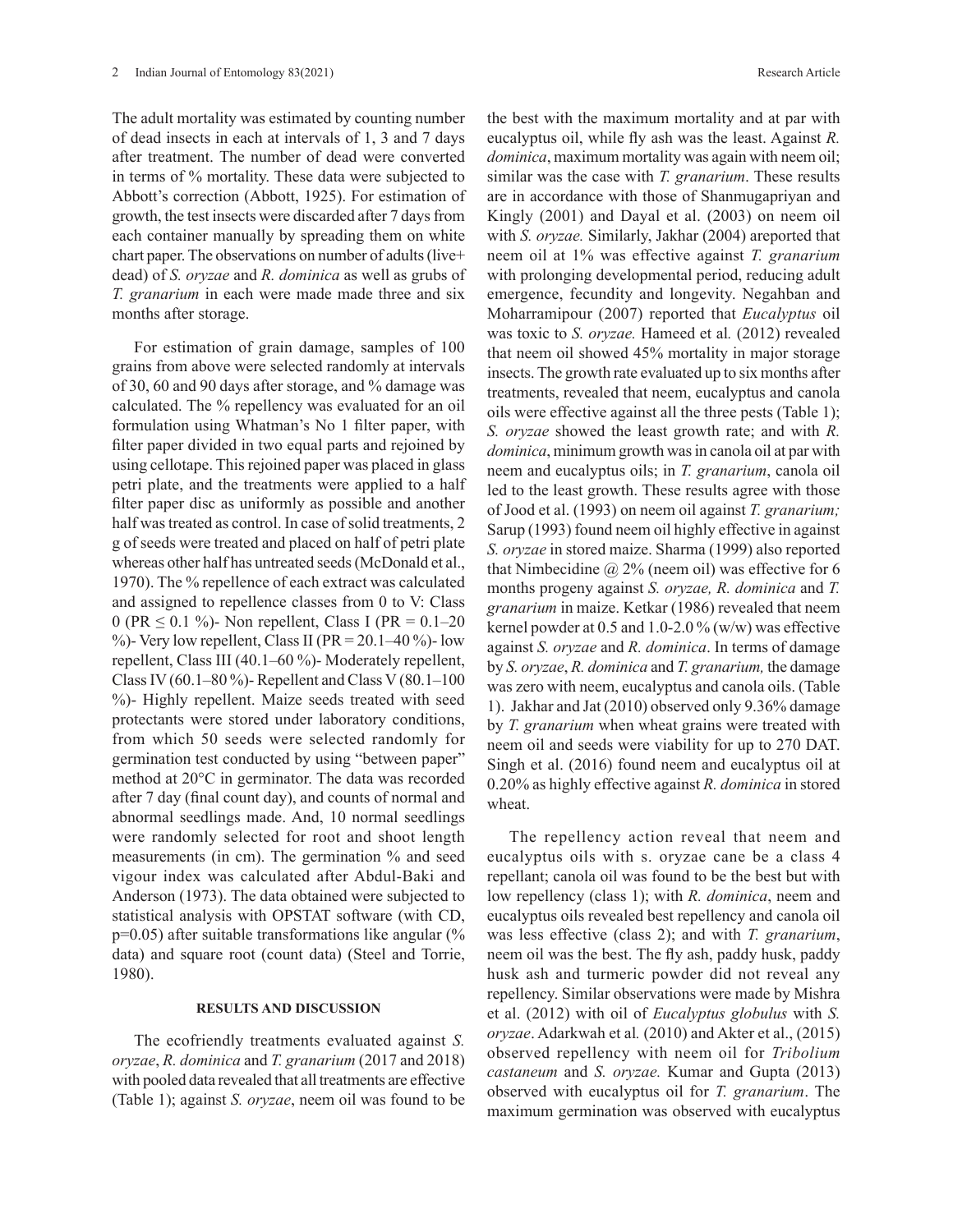| Treatments                         |                                  | Adult mortality**       |                 |                  | Growth rate <sup>#</sup>               |                          | Grain damage**   |                   |                          |  |  |
|------------------------------------|----------------------------------|-------------------------|-----------------|------------------|----------------------------------------|--------------------------|------------------|-------------------|--------------------------|--|--|
| with dose in<br>g or ml/kg<br>seed | S. oryzae                        | $R_{\cdot}$<br>dominica | T.<br>granarium | S. oryzae        | $R_{\cdot}$<br>dominica                | $T_{\cdot}$<br>granarium | S.<br>oryzae     | $R$ .<br>dominica | $T_{\cdot}$<br>granarium |  |  |
| Fly ash 10                         | 3.36                             | 3.86                    | 14.58           | 59.33            | 52.00                                  | 643.59                   | 17.33            | 15.33             | 20.78                    |  |  |
|                                    | (10.38)                          | (11.32)                 | (22.44)         | (7.76)           | (7.21)                                 | (25.37)                  | (24.60)          | (23.05)           | (27.11)                  |  |  |
| Paddy husk 5                       | 15.96                            | 12.91                   | 14.21           | 59.75            | 38.00                                  | 699.26                   | 17.70            | 13.28             | 24.11                    |  |  |
|                                    | (23.54)                          | (21.05)                 | (22.13)         | (7.79)           | (6.15)                                 | (26.44)                  | (24.88)          | (21.36)           | (29.40)                  |  |  |
| Paddy husk                         | 7.73                             | 9.54                    | 15.52           | 56.00            | 39.33                                  | 623.34                   | 17.06            | 12.89             | 20.61                    |  |  |
| ash 5                              | (16.13)                          | (17.98)                 | (23.19)         | (7.54)           | (6.25)                                 | (24.96)                  | (23.38)          | (21.03)           | (26.99)                  |  |  |
| Tumeric                            | 36.56                            | 34.94                   | 25.02           | 61.17            | 36.58                                  | 501.50                   | 15.69            | 14.17             | 24.28                    |  |  |
| powder 5                           | (37.19)                          | (36.22)                 | (30.00)         | (7.88)           | (5.99)                                 | (20.65)                  | (23.32)          | (22.10)           | (29.51)                  |  |  |
| Silica gel 20                      | 21.64                            | 23.97                   | 17.05           | 51.00            | 73.50                                  | 427.08                   | 15.33            | 17.00             | 21.28                    |  |  |
|                                    | (27.71)                          | (29.30)                 | (24.38)         | (7.20)           | (8.57)                                 | (17.00)                  | (23.01)          | (24.33)           | (27.46)                  |  |  |
| Neem leaves                        | 81.60                            | 82.45                   | 80.63           | 40.67            | 45.17                                  | 289.17                   | 10.63            | 12.11             | 14.06                    |  |  |
| 20                                 | (64.57)                          | (65.21)                 | (63.87)         | (6.45)           | (6.72)                                 | (16.35)                  | (19.05)          | (20.34)           | (22.00)                  |  |  |
| Eucalyptus                         | 80.81                            | 85.29                   | 81.27           | 56.67            | 38.92                                  | 269.75                   | 13.61            | 10.89             | 17.06                    |  |  |
| leaves 20                          | (64.00)                          | (67.42)                 | (64.34)         | (7.58)           | (6.23)                                 | (22.39)                  | (21.64)          | (19.25)           | (24.36)                  |  |  |
| Neem oil 15                        | 94.76                            | 91.90                   | 92.83           | 12.54            | 13.31                                  | 77.57                    | 0.00             | 0.00              | 0.00                     |  |  |
|                                    | (70.11)                          | (73.45)                 | (74.47)         | (3.54)           | (3.65)                                 | (8.81)                   | (0.00)           | (0.00)            | (0.00)                   |  |  |
| Eucalyptus                         | 89.77                            | 89.16                   | 89.01           | 12.94            | 13.94                                  | 76.78                    | 0.00             | 0.00              | 0.00                     |  |  |
| oil 20                             | (71.33)                          | (70.76)                 | (70.63)         | (3.60)           | (3.74)                                 | (8.76)                   | (0.00)           | (0.00)            | (0.00)                   |  |  |
| Canola oil 20                      | 77.10                            | 81.21                   | 81.79           | 13.91            | 12.44                                  | 60.04                    | 0.00             | 0.00              | 0.00                     |  |  |
|                                    | (61.39)                          | (64.29)                 | (64.71)         | (3.73)           | (3.53)                                 | (7.75)                   | (0.00)           | (0.00)            | (0.00)                   |  |  |
| Boric acid 20                      | 33.60                            | 18.12                   | 24.70           | 44.67            | 62.58                                  | 427.08                   | 13.44            | 13.06             | 15.67                    |  |  |
|                                    | (35.41)                          | (25.18)                 | (29.79)         | (6.75)           | (7.91)                                 | (20.65)                  | (21.50)          | (21.71)           | (23.30)                  |  |  |
| Control                            | 0.53<br>1.78<br>(7.67)<br>(4.17) |                         | 2.08<br>(8.30)  | 102.00<br>(8.11) | 825.31<br>114.08<br>(10.68)<br>(28.72) |                          | 30.94<br>(33.79) | 27.39<br>(31.53)  | 33.89<br>(35.59)         |  |  |
| $CD (p=0.05)$                      | (0.54)                           | (0.62)                  | (1.02)          | (0.52)           | (0.70)                                 | (3.45)                   | (1.25)           | (1.42)            | (1.43)                   |  |  |
| $SE(m)$ ±                          | (0.18)                           | (0.21)                  | (0.35)          | (0.17)           | (0.17)                                 | (1.15)                   | (0.41)           | (0.47)            | (0.73)                   |  |  |

Table 1. Effect of seed protectants on insect pests in stored maize (pooled data- 2017-18, 2018-19)

\*Mean of three replications; \*\*figure in parentheses angular transformed; # square root transformed

leaves followed by fly ash and turmeric powder, and the oil formulations did not have any adverse effect, with boric acid showing nil values (Table 2). The seedling vigour index was minimum for boric acid and maximum for eucalyptus oil; and viability was maximum with eucalyptus leaves followed by fly ash and control. Similar results were obtained by Dakshinamurthy and Goel (1992) with neem leaf powder (0.5 %); Yadav and Tiwari (2018) also gave similar results with neem leaves in wheat. Nukenine et al. (2011) also gave similar results with Neem Azal in maize. Thus, the seed protectants such as neem, eucalyptus and canola oils are effective against *S oryzae, R. dominica and T. granarium*, and these can be used as ecofriendly approaches.

## **REFERENCES**

Abass A B, Ndunguru G, Mamiro P, Alenkhe B, Mlingi N, Bekunda M. 2014. Post-harvest food losses in a maize-based farming system of semi-arid savannah area of Tanzania. Journal of Stored Products Research 57: 49-57.

- Abbott W S. 1925. A method of computing the effectiveness of an insecticide. Journal of Economic Entomology 18: 265-267.
- Abdul-Baki A A, Anderson J D. 1973. Physiological and biochemical deterioration of seed biology. T T Koziowski (ed). Academic Press, New York. 283-315 pp.
- Adarkwah C, Obeng-Ofori D, Buttner C, Reichmuth C, Scholler M. 2010. Bio-rational control of red flour beetle *Tribolium castaneum* (Herbst) (Coleoptera: Tenebrionidae) in stored wheat with Calneem oil derived from neem seeds. Journal of Pesticide Science 83**:**  471-479.
- Akter A, Talukder S, Akter T, Akter M, Uddin M J. 2015. Assessment of neem products for management of rice weevil (*Sitophilus Oryzae* L.) in stored rice grain. International Journal of Research and Review 2454-2237.
- Anonymous. 2018. Maize Vision 2022: A knowledge report. Federation of Indian Chambers of Commerce and Industry. 33 pp.
- Arnaud L, Haubruge E. 2002. Insecticide resistance enhances male reproductive success in a beetle. Evolution 56: 2435-2444.
- Dakshinamurthy A, Goel S C. 1992. Insect management in grain and seed storage of wheat using non-hazardous materials. Proceedings. National symposium on growth, development. Centre Technology of Insect Pests. 265-68 pp.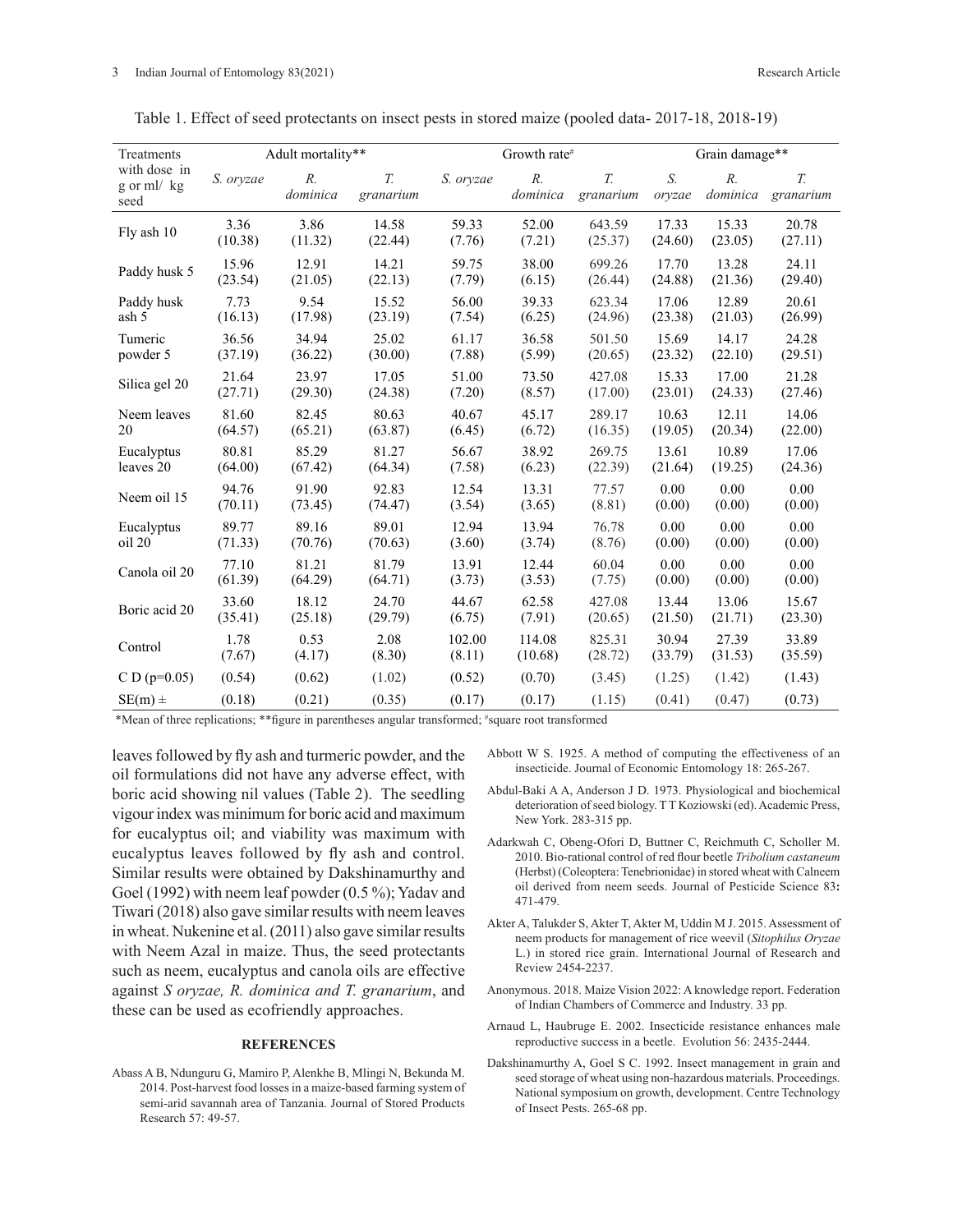|   | cance of<br>viability<br>Signifi-                |              | 3091.2                    | 3192.00                              | 2724.00                              | 3168.00                              | 3001.00                                  | 2996.40                 | 3292.80                              | 3096.00                  | 3318.00                | 2295.48                             | 0.00                   | 3266.00 |    |                                                                   |  |
|---|--------------------------------------------------|--------------|---------------------------|--------------------------------------|--------------------------------------|--------------------------------------|------------------------------------------|-------------------------|--------------------------------------|--------------------------|------------------------|-------------------------------------|------------------------|---------|----|-------------------------------------------------------------------|--|
|   | Vigour<br>index<br>(%)                           |              | 19.00                     | 20.00                                | 18.85                                | 19.00                                | 19.00                                    | 17.80                   | 18.50                                | 18.60                    | 20.80                  | 17.35                               | 0.00                   | 19.90   |    |                                                                   |  |
|   | length<br>Root<br>$\binom{cm}{ }$                |              | 1.000                     | 0.913                                | 0.870                                | 0.978                                | 0.935                                    | 0.957                   | 1.043                                | 0.935                    | 0.913                  | 0.804                               | 0.000                  | 1.000   |    |                                                                   |  |
|   | Shoot<br>length<br>$\binom{cm}{c}$               |              | 3091.2                    | 3192.00                              | 2724.00                              | 3168.00                              | 3001.00                                  | 2996.40                 | 3292.80                              | 3096.00                  | 3318.00                | 2295.48                             | 0.00                   | 3266.00 |    |                                                                   |  |
|   | Germination<br>$\mathcal{S}$                     |              | 19.00                     | 20.00                                | 18.85                                | 19.00                                | 19.00                                    | 17.80                   | 18.50                                | 18.60                    | 20.80                  | 17.35                               | 0.00                   | 19.90   |    |                                                                   |  |
|   | Category                                         |              | repellent<br>$\rm{Nm}$    | repellent<br>$\mathop{\mathrm{Non}}$ | repellent<br>$_{\rm Non}$            | repellent<br>$\mathop{\mathrm{Non}}$ | repellent<br>$\mathop{\rm Non}\nolimits$ | Moderately<br>repellent | repellent<br>$\mathop{\mathrm{Non}}$ | Repellent                | Repellent              | repellence<br>Very low              | repellent<br>Non       |         |    |                                                                   |  |
|   | repellency<br>Class                              | T. granarium |                           |                                      |                                      |                                      |                                          |                         |                                      |                          |                        |                                     | 0                      |         |    |                                                                   |  |
| Ĵ | repellency<br>Mean<br>(%)                        |              | 40.00                     | $-53.33$                             | 6.67                                 | $-13.33$                             | $-20.00$                                 | 46.67                   | 40.00                                | 86.67                    | 73.33                  | 13.33                               | $-6.67$                |         |    |                                                                   |  |
|   | Category                                         |              | repellent<br>$\rm{Non}$   | repellent<br>Non                     | repellent<br>$\mathop{\mathrm{Non}}$ | repellent<br>$\mathop{\mathrm{Non}}$ | repellent<br>$\mathop{\rm Non}\nolimits$ | repellence<br>Very low  | repellent<br>Non                     | Repellent                | Repellent              | repellence<br>Low                   | repellence<br>Very low |         |    |                                                                   |  |
| J | repellency<br>Class                              | R. dominica  | 0                         |                                      |                                      |                                      |                                          |                         |                                      |                          |                        | $\sim$                              |                        |         |    |                                                                   |  |
|   | repellency<br>lean<br>(9/6)<br>$\geq$            |              | $\mathcal{S}$             | $-40.00$                             | $-20.00$                             | $-33.33$                             | $-20.00$                                 | 20.00                   | $-33.33$                             | 0.00<br>ळ                | 73.32                  | 26.67                               | 67                     |         |    |                                                                   |  |
|   | Category                                         |              | repellent<br>$_{\rm Non}$ | $\mbox{Non}$                         | repellent<br>Non<br>repellent        | Non<br>repellent                     | Non<br>repellent<br>Very low             | repellence<br>Very low  |                                      | repellence\<br>Repellent | Repellent              | repellence $\hbox{Non}$<br>Very low | repellent              |         |    |                                                                   |  |
|   | Class<br>repellency                              | S. oryzae    |                           |                                      |                                      |                                      |                                          |                         |                                      |                          |                        |                                     |                        |         |    |                                                                   |  |
|   | repellency<br>Mean<br>(6)                        |              | $-6.67$                   | $-6.67$                              | 0.00                                 | $-13.33$                             | $-13.33$                                 | 13.33                   | 6.67                                 | 80.00                    | 73.33                  | 13.33                               | $-40.00$               |         |    |                                                                   |  |
|   | with dose in<br>g or ml/kg<br>Treatments<br>seed |              | Fly ash 10                | Paddy husk                           | Paddy husk ash $5\,$                 | powder 5<br><b>Tumeric</b>           | Silica gel 20                            | leaves 20<br>Neem       | Eucalyptus<br>leaves 20              | Neem oil 15              | Eucalyptus<br>oil $20$ | Canola oil                          | Boric acid             | Control | CD | $\begin{array}{c} \text{(p=0.05)}\\ \text{SE(m)} \pm \end{array}$ |  |

Table 2. Repellence activity/ effect on germination/ seedling vigour due to seed protectants on insect pests in stored maize Table 2. Repellence activity/ effect on germination/ seedling vigour due to seed protectants on insect pests in stored maize

+ ve value = Repellence, -ve value = attraction + ve value = Repellence, –ve value = attraction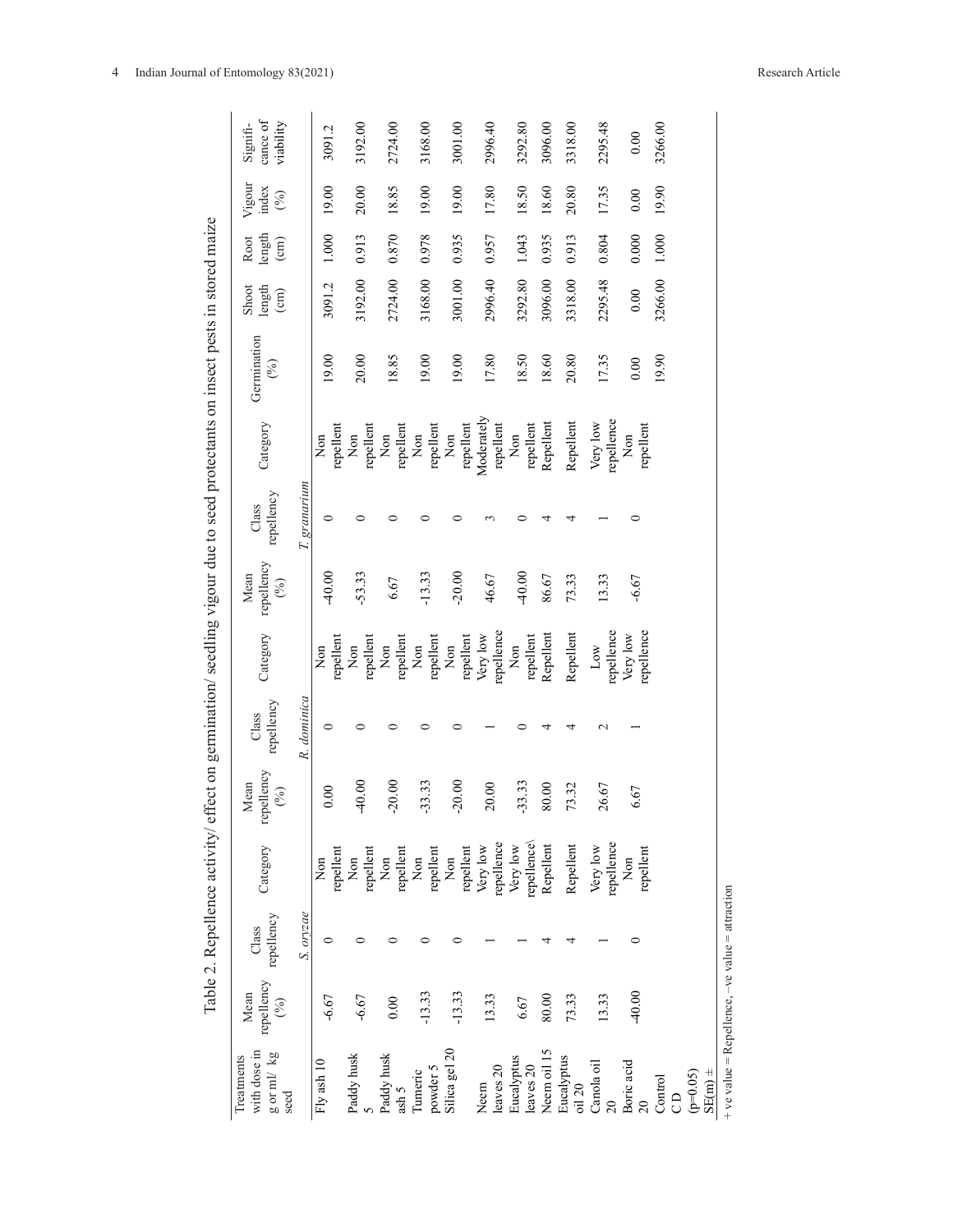- Dayal R, Tripathi R A, Renu R. 2003. Comparative efficacy of some botanicals as protectant against *Sitophilus oryzae* in rice and its palatability. Annals of Plant Sciences 11(1): 160-162.
- Dey D, Sarup P. 1993. Feasibility of protecting maize varieties with vegetable oils to save losses in storage due to *Sitophilus oryzae* (Linnaeus). Journal of Entomological Research 17: 1-15.
- Dubey S C, Suresh M, Singh B. 2007. Evaluation of *Trichoderma*  species against *Fusarium oxysporum* f. sp. *Ciceris* for integrated management of chickpea wilt. Biological Control 40(1): 118-127.
- Hameed A, Freed S, Hussain A, Iqbal M, Hussain M, Naeem M, Sajjad A, Hussnain H, Sadiq M A, Tipu A L. 2012. Toxicological effects of neem (*Azadirachta indica)*, Kanair (*Nerium oleander*) and spinosad (Tracer 240 SC) on the red flour beetle (*Tribolium castaneum)*  (Herbst.). African Journal of Agricultural Research 7(4): 555-560.
- Jakhar B L. 2004. Bio-ecology and management of khapra beetle, *Trogoderma granarium* Everts on wheat. Ph D Thesis. Rajasthan Agricultural University, Bikaner.
- Jakhar B L, Jat S L. 2010. Efficacy of plant oils as grain protectants against khapra beetle, *Trogoderma granarium* everts in wheat. Indian Journal of Entomology 72 (3): 205- 208.
- Jood S, Kapoor A C. 1993. Protein and uric acid contents of cereal grains as affected by insect infestation. Food Chemistry 46 (2): 143-146.
- Ketkar C M. 1986. Use of tree derived non-edible oils as surface protectants against *Callosobruchus maculatus* and *Callosobruchus chinensis*. Natural pesticides from neem tree and other tropical plants. Proceedings. 3rd International neem conference, Nairobi, Kenya.
- Kumar A, Gupta S. 2013. Repellent and antifeedant activity of *neem* and *amla* against two stored grain pests *viz*. *Tribolium castaneum* and *Trogoderma granarium*. Journal of Entomological Research 37(4): 301-306.
- Kumar R, Mishra A K, Dubey N K, Tripathi Y B. 2007. Evaluation of *Chenopodium ambrosioides* oil as a potential source of antifungal, antiaflatoxigenic and antioxidant activity. International Journal of Food Microbiology 115 (2): 159-164.
- Leelaja B C, Rajashekar Y, Vanitha Reddy, Begum K, Rajendran S. 2007. Enhanced fumigant toxicity of allyl acetate to stored-product beetles in the presence of carbon dioxide. Journal of Stored Products Research 43(1): 45-48.

Mason L J, McDonough M. 2012. Biology, behavior, and ecology of

stored grain and legume insects. Hagstrum DW, Phillips, TW, G. Cuperus G (eds.). Stored product protection. Kansas State University agricultural experiment station and cooperative extension service. 358 pp.

- McDonald L L, Guy R H, Speirs R D. 1970. Preliminary evaluation of new candidate materials as toxicants, repellents and attractants against stored product insects. Marketing Research Report Number 882, Agricultural Research Service, Washington, Department of Agriculture, USA. 8 pp.
- Mishra B B, Tripathi S P, Tripathi C P M. 2012. Repellent effect of leaves essential oils from *Eucalyptus globulus* (Mirtaceae) and *Ocimum basilicum* (Lamiaceae) against two major stored grain insect pests of Coleopterons. Nature and Science 10 (2): 50-54.
- Negahban M, Moharramipour S. 2007. Fumigant toxicity of *Eucalyptus intertexta*, *Eucalyptus sargentii* and *Eucalyptus camaldulensis* against stored-product beetles. Journal of Applied Entomology 131(4): 256-261.
- Nukenine E N, Tofel H K, Adler C. 2011.Comparative efficacy of NeemAzal and local botanicals derived from *Azadirachta indica* and *Plectranthus glandulosus* against *Sitophiluszeamais* on maize. Journal of Pest Science 84: 479-86.
- Rajashekar Y, Reddy P V, Begum K, Leelaja B C, Rajendran S. 2006. Studies on aluminium phosphide tablet formulation. Pestology 30(4): 41-45.
- Shanmugapriyan R, Kingly S. 2001. Bio-efficacy of neem oil on larvae of bitter gourd beetle *Epilachna vigintioctopunctata*. Journal of Environmental Monitoring 11**(**3&4): 10-13.
- Sharma R K. 1999. Efficacy of neem products against storage pests in maize. Annals of Agricultural Research 20: 198-201.
- Singh S, Sharma D K, Gill R S. 2016. Evaluation of three plant oils for the control of lesser grain borer, *Rhyzopertha dominica* (Fabricius) in stored wheat. Journal of Insect Science 29: 162-169
- Steel R G D, Torrie J G. 1980. Principles and procedures of statistics, McGraw Hill Book Inc., New York.
- Tripathi K K, Warrier R, Govila O P, Ahuja V. 2011. Biology of *Zea mays* "maize". Department of Biotechnology, Ministry of Science and Technology and Ministry of Environment and forests, Government of India. 1-2 pp.
- Yadav U, Tiwari R. 2017. Eco-friendly management of *Sitophilus oryzae* and *Rhyzopertha dominica* in stored wheat at Pantnagar, Uttarakhand. Journal of Applied and Natural Science 9 (2): 736-743.

(Manuscript Received: November, 2020; Revised: January, 2021; Accepted: January, 2021; Online Published: May, 2021) Online published (Preview) in www.entosocindia.org Ref. No. e20291